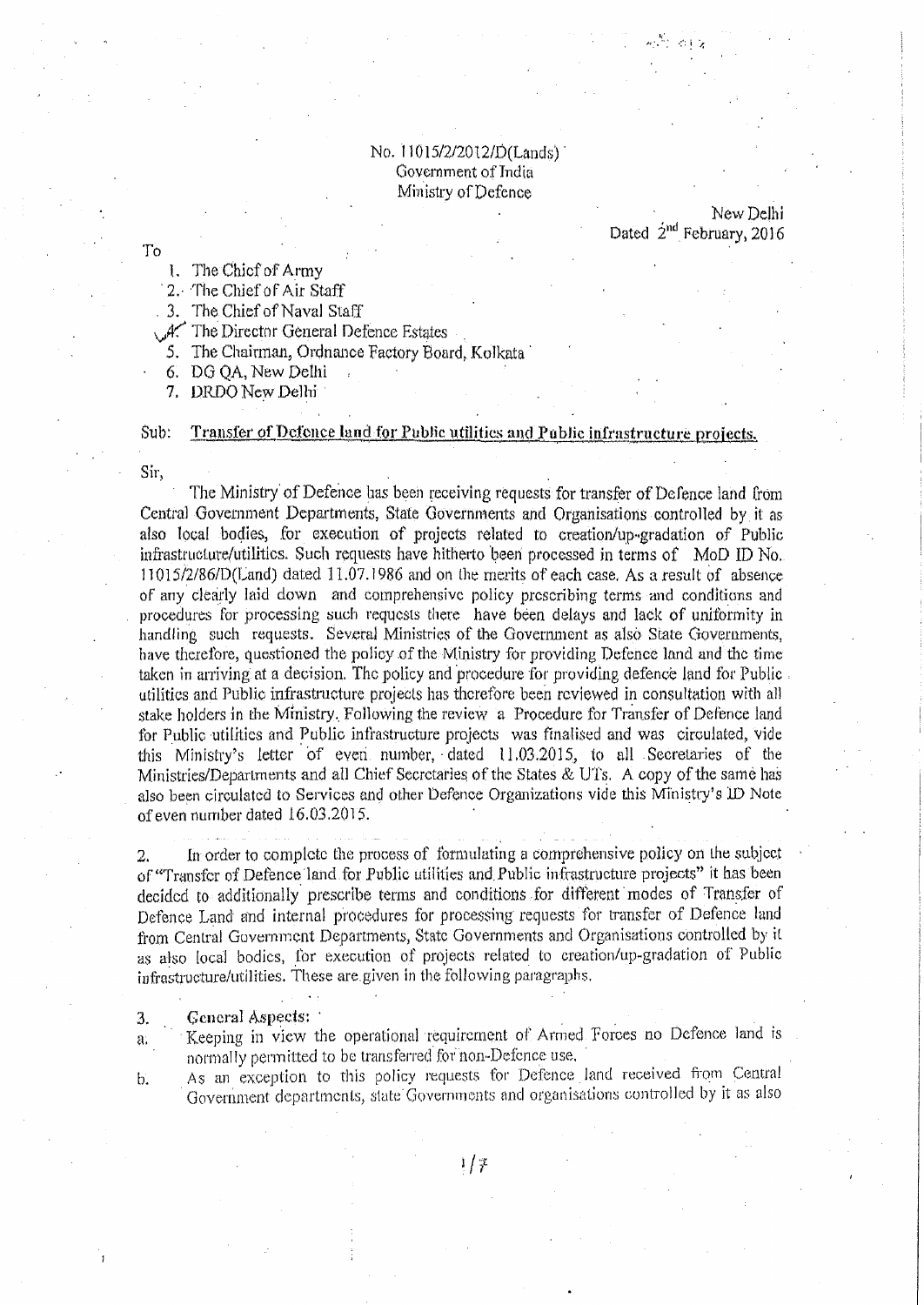local bodies for execution of projects related to creation/upgradation of public infrastructure/utilities are considered on the merits of each case.

c. Land may be transferred for Public infrastructure/utility projects such as Roads, Flyovers and Road Over Bridges, Airports, Railway lines, Metro rail projects, Petroleum, Gas, water, electricity and sewerage pipe lines etc. by the Ministry after satisfying itself that it can be alienated without compromising the essential functions of the user service or by making suitable alternative provisions to enable the user agency to carry on with its essential functions smoothly.

- d. Land will be considered for transfer only for projects being implemented by Central Government Departments, State Governments and organizations under their control as also by Local bodies. In the case of PPP projects transfer of Defence land will be considered only where the ownership of land will remain with the Government.
- e. Transfer of Defence land is nonna11y on the basis of exchange of equal value land to be provided by indenting authority. If, however, IA is neither a land owning agency or does not have an arrangement with State /UT Governments for providing land for the project transfer is considered on payment of current market value of land.
- f. Land is ulso given on lease/license with premium and rent being fixed on the basis of nature of project.
- g. The mode and terms of transfer of land for such projects would depend, essentially, upon the nature of the project, purpose being served, rights sought in the land proposed for transfer, time frame of the requirement i.e. permanent, long term or short term.
- h. MoD shall retain the right to resume/reclaim ownership of the land transferred if the land is kept vacant or not used till a period of  $5$  years for the purpose for which it was transferred on refund or compensations origiuaUy received from the indenting agency in case of non utilisation of land. However componsation will not be refunded if land is utilised for other than the stated purpose without the prior approval of MoD.

4. Procedure and time lines for dealing with requests for transfer/alienation of defence land for Public Utilities and Public Infrastructure projects will be as specified vide letter no 11015/2/2012/D(Lands) dated 11.3.2015, communicated to Service Hqrs and other Defence Organisations vide ID Note of even number dated 16.3.2015.

5. Terms and Conditions for different modes of Transfer of Defence Land.

A. Permanent Transfer of Land: When land is required to be transferred permanently this would be done on the basis of the following principles:

- a) Permanent transfer of land should be done on the basis of exchange of equal value land to be provided by the Indenting Authority. However, for linear projects where the Indenting Authority is neither a land owning authority nor does it have an arrangement with the State/ UT governments for providing land for the project and is therefore unable to provide equal value land partly or fully in exchange, transfer may be considered on (balance/full) payment of current market value. Market value of land will be fixed by DGDE in all cases based on STR or circle/ guideline rates of the State Government Inter-Departmental rates of land transfer will be used only where a Project authority has been specifically allowed by the Cabinet to obtain land on this basis from other Govenunent entities.
- b) Cash compensation in lieu of lund will only be applicable where the indenting Authority is a Department/Ministry of the Central Government, State /UT Government and organisations fully owned and controlled by it as also local bodies.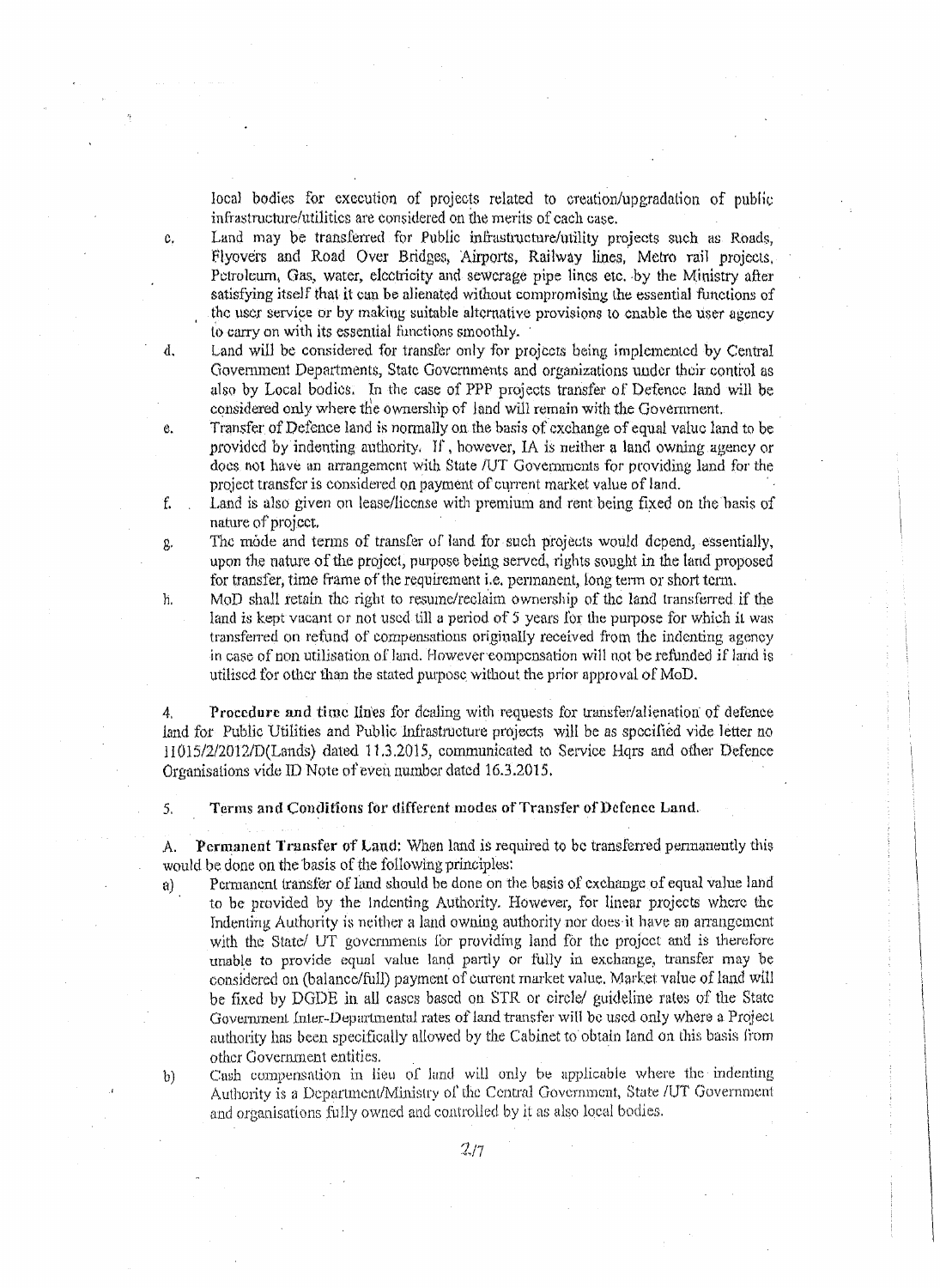As regards permanent assets and services located on defence land proposed to be transferred or affected by the transfer in any manner, the present cost of construction/ reconstruction/ shifting/ relocation of the such assets and services as assessed by the MES/ CPWD/ DRDO or any other Public Works Organization would be deposited by the Indenting Authority with the Public Works Organization selected for the purpose by LMA/ MOD, before the land is handed over by the User Service/DEO to the Indenting Authority. The Public Works Organization will carry out the work of construction of such assets as a deposit work on alternative land, as per approval obtained from the competent authority by the User Scrvice/Department/Organization, However, in the case of critical assets such as security wall etc. Indenting Authority should be asked to carry out the work of construction of these assets prior to demolition/removal of existing assets.

 $d)$ 

 $\mathbf{c}$ )

Defence land transferred permanently for a public project will be the minimum land operationally required for the project and will not be used for any other purpose or suballotted/alienated to any other entity without the approval of the Ministry of Defence.

Transfer of Land on Lease; When the land is neither required permanently nor its B: ownership rights are required to be transferred, it may be transferred on lease hold basis, as per the requirement, on payment of an annual rent and one time premium. Rent and premium would be charged by adhering to the following general principles-

 $a)$ For public projects being implemented by the Central or State Government or by organisations/bodies owned or fully controlled by it and by local bodies with Government funding, rent will be calculated at normal rates i.e. 2.5% of value of land computed on the basis of STR, in case of Defence land situated within the limits of Cantonment. For Defence land located outside the Cantonment, rent will be calculated (a) 2.5 % of value based on Circle/guidelines rates notified by the State Government. If this is not available, value of land will be calculated by taking average sales statistics of the past three years. No premium shall be charged for grant of lease in the above cases. These concessional terms will only be available if such projects are providing services to the Public or to Defence organisations free of cost or at concessional rates. These terms will also be applied where surface rights on the land being leased remains with the MoD as in the case of Under Ground sections of Metro projects, Petroleum and Gas main pipelines etc.

For public projects executed by joint ventures between government and private entities and public projects being executed in the PPP mode where capital investment is mainly provided by joint ventures or private concessionaires, rent will be charged on commercial rate which will be double the rate as prescribed in sub-para (a) above. In addition, a onetime premium will be paid by the Indenting Authority which will be calculated as follows:-

| <b>Lease Period</b>                                                 | Premium                                                                                                                               |
|---------------------------------------------------------------------|---------------------------------------------------------------------------------------------------------------------------------------|
| If the lease period is less than or equal<br>to $05$ years $\cdot$  | 05 times the Annual Rent                                                                                                              |
| If the lease period is more than 05<br>years but less than 30 years | Annual rent multiplied by the number of<br>years for which lease is executed or 20<br>times of the Annual Rent whichever is<br>lower. |

In case there is an ambiguity, the decision as to whether a public utility project falls in the first category [as in sub-para (a)] or in the second category [as in sub para (b)] shall

 $b)$ 

 $3/7$ 

 $c)$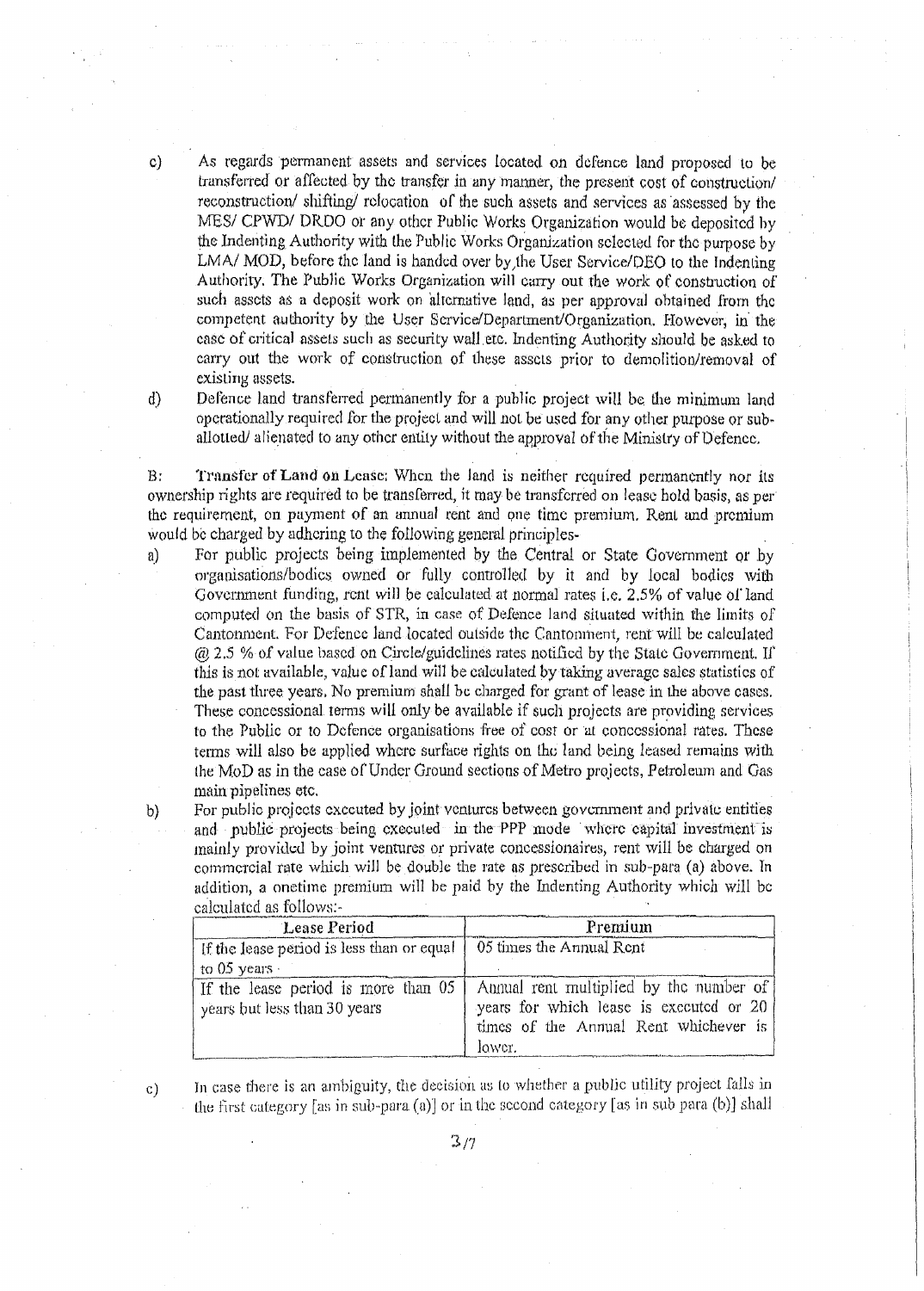be taken by the Ministry of Defence after obtaining inputs from the concerned Adrninistrative Ministry and DEA.

*d)* Depending upon the nature *apd* intended utillty of a particular public project, it will be within the competence of the Ministry of Defence to charge rent or premium, as the case may be, at different rates than those mentioned in sub-paras (a) and (b) above, provided that reasons thereof for approving u different rate shall be recorded in writing.

e) The period of lease and provision for renewal will be decided on a case to case basis taking into account nature of the project, public purpose being served, ownership of the project artd utility tor the Defence Establishment and Cantonrnent. Renewal will also be subject to the condition that land continues to be used for the public purpose for which it was originally leased. For calculating rent at the time of extension or renewal of lease, the prevailing STR or value based on Circle/guidelines rates notified by the State Government, as the case may be, shall be adopted and the rent will be charged on the same principles as enunciated in sub-paras  $(a)$  and  $(b)$  above. However, no premium will be charged for extension or renewal of existing lease.

f) Leases under para 5 B a) would be given for an initial period of 30 years extendable by two further periods of 30 years each i.e a total of 90 years. In case of other leases the term of the lease and schedule in which the lease will be executed will be decided, in consultation with DGDE, on case by case basis, depending upon the requirements in each case by suitably modifying the standard schedules provided under the CLAR, 1937. No part of the leased land will be used for purposes other than for which it has been leased and the land leased will not be sub-leased in full or part to any other entity without the approval of the MoD. In case of violation of any of the terms, lease will be terminated and the hmd will be taken back without paying any compensation for the infrastructure created there on.

g) Depending upon the nature and intended utility of a particular public project, it will be within the competence of the Ministry of Defence to charge rent or premium, as the case may be, at rates different from those mentioned in sub-paras (a) and (b) above, provided that reasons therefore tor approving a different rate shall be recorded in writing.

C. Permission to Use land on License Basis. : When only permission to do somelhing on the defence land without grant of any easement or interest therein is required (such as construction of flyovers, Rail Over-bridges, laying electric cables, laying underground water or sewer pipe lines, domestic gas pipelines etc.) a license may be granted on payment of an annual license fee which shall be determined on following general principles;-

a) For projects aimed at providing service or utility to public at large, proposed to be executed by the Central Government or a State Government or by organisations/bodies owned or fully controlled by them and by local bodies where the bulk of capital expendlturc is to be home by the Central, State or the Local Govemment, a nominal annual licence fee varying from Rs. 1/- to Rs. 1000/- per sq. meter or running meter, depending on the nature of public use and utility for the Military Station/ Defence establishment/Cantonment will be charged. The specific range of licence fee chargeable under different categories will be subsequently worked out by DGDE and circulated.

b) For projects proposed to be executed by joint ventures between government and private entities and public projects being executed in the PPP mode wherein capital expenditure is not mainly incurred by the Government and for projects executed on commercial terms, annual liecnce fee will be calculated at the rate of 2.5% of land value (normal rate) based on STR rates if the defence land is situated within the limits of Cantonment. For defence land located outside the Cantonment, annual licence fec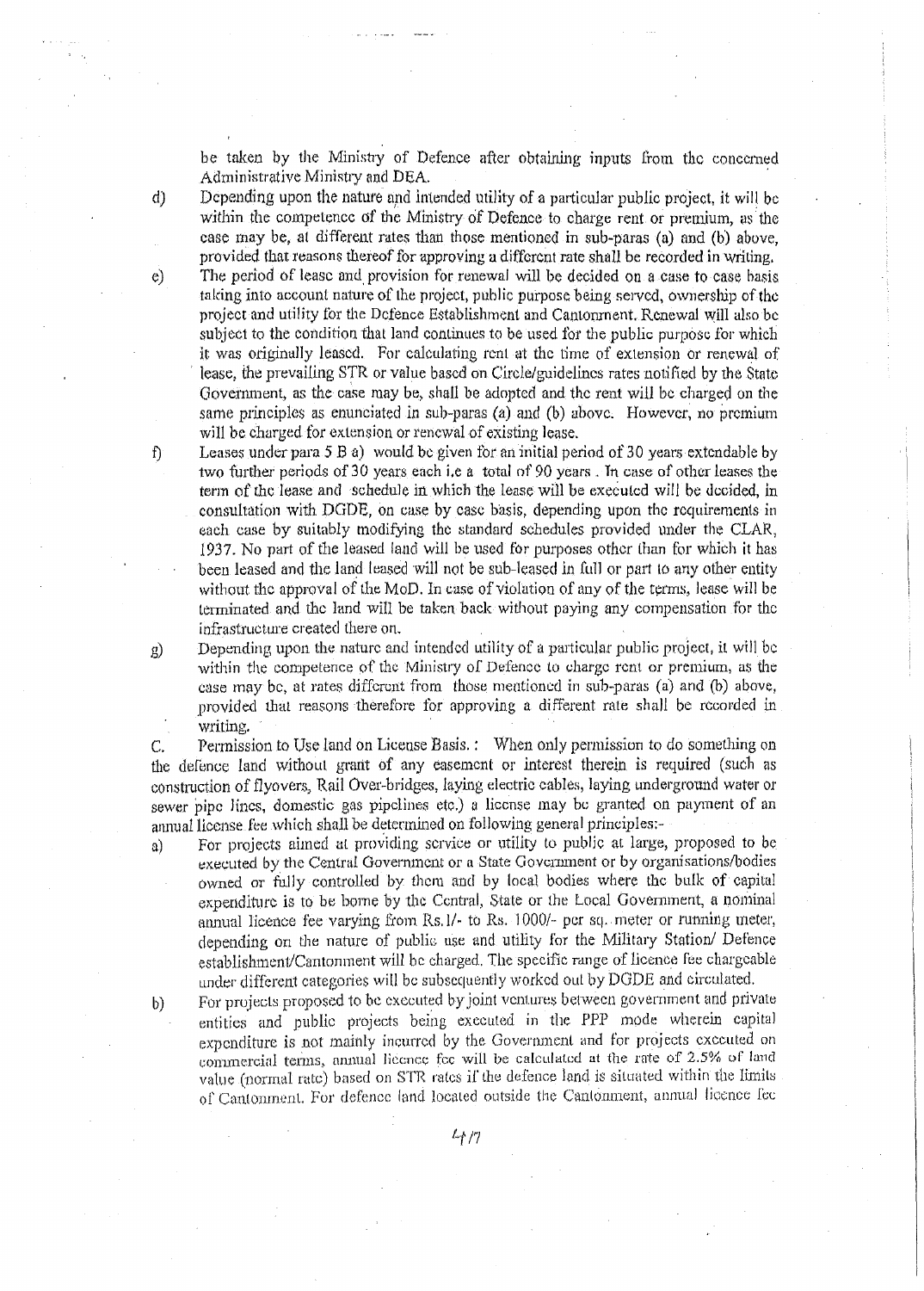will be calculated at the rate of 2.5% of the present market value of the land as notifiotl by the State Government or in its absence on the basis of cost of land calculated by taking average sales statistics of the past three years (Licence fee will be 2.5% of the cost of land so determined).

c) No premium will be charged for grant of licence for purposes as in sub-para (a) and (b) above. Instead, a refundable security deposit, not exceeding *5%* of cost of defence land involved in the project, as assessed by the DEO, will be deposited by the Indenting Authority with the DEO before the license for use of defence land is given by the DEO, on sanction by the Government. The refund of security will be made by the DEO on completion of the work and site clearance by the Indenting Authority. In case of noncompliance of any licence condition, claim by third party or damage etc., security deposit will be forfeited to the Government either in full or in part so as to indemnify the Government against any loss, claim or damage.

d) The period of license and provision for renewal will be decided on a case to case basis taking into account nature of the project, public purpose being served, ownership of the project and utility for the Defence Establishment and Cantomnent. Renewal will also be subject to the condition that land continues to be used for the public purpose for which it was originally licensed. For calculating rent at the time of extension or renewal of license same principles as enunciated in sub-paras (a) and (b) above shall apply.

e) For licensing of any land vested in a Cantomnent Board, similar procedure and terms as given in sub-paras (a) to (c) above shall apply, provided that the licence fee shall be payable to the Cantonment Board. Refundable security deposit in respect of land vested in a Cantonment Board shall also be deposited with the Board.

 $\eta$  The schedule in which the license will be executed will be decided on case-by-case basis, in consultation with DG DE, depending upon the requirements in each case 'by suitably modifying the standard schedule provided under the CLAR, 1937. No part of the licensed land will be used for purposes other than for which it has been licensed and  $\cdot$ the laod licensed will not be sub-licensed in full or part to any other entity Without the approval of the MoD.

6. P:roccdures for processing cases aro us follows:

### A. Board of Officers

On receipt of the Government order regarding 'in principle' approval for transfer of land and formal proposal of the Indenting Authority, a Board of Officers will be constinttccl by the User Service or Department in whose management the subject land is presently entrusted. The Board of Officers shall comprise representatives from LMA or user department, DEO, MES, State Revenue authorities and other stakehvlders. The Board of Officers shall give its findings/ recommendations within 02 months of its constitution with regard to the following:

- (i) Complete details, location, area, survey numher and present use of land whlch needs to be transferred, alienated or used (without transfer) for the proposed project for public purpose.
- (ii) Cost of land as assessed by the DEO based on current STR (if within Cantonment limits) or present market value (on the basis of rates notified by the State Govt or in its absence based on average sules statistics for the last three years), for lands located outside Cantonments.

. r *n*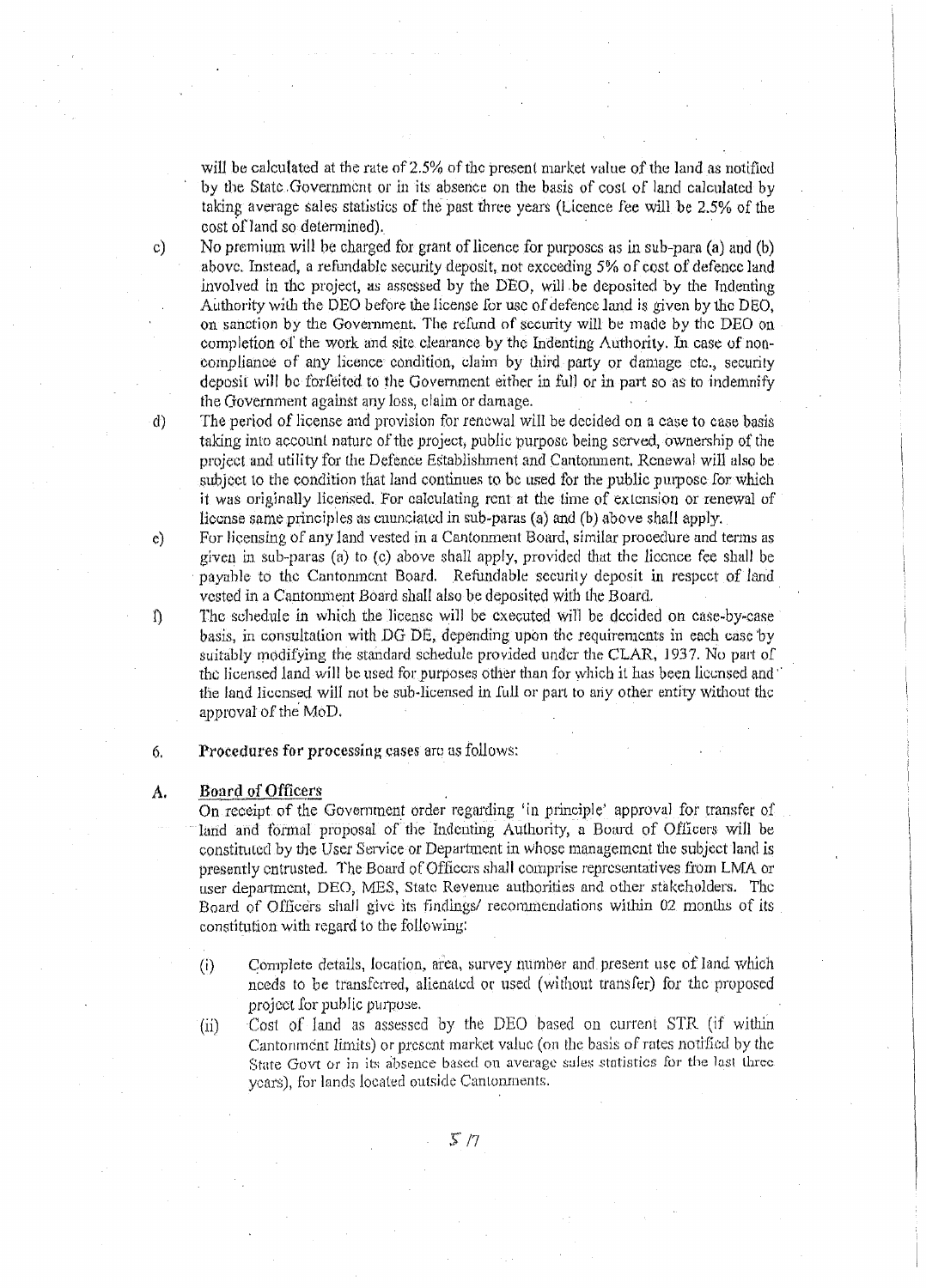- $(iii)$ Present cost of construction/ reconstruction/ shifting/ relocation of permanent assets and services as assessed by the MSS/DRDO/BRO/Cantonment Board or any other Public Works Organization which need to be dislocated or shifted in case land is alienated or allowed to be used for the intended purpose.
- (iv) Safety and security measures to be undertaken by the project authorities during construction phase and thereafter. ·
- (v) Draft MOU lobe entered with the TA.
- 
- B. In cases where land is proposed to be transferred on "Exchange basis".
	- (i) Joint survey report of representatives of User Service/Department, DEO, State Revenue authorities and Indenting Authority of alternative land proposed to be exchanged on equal value basis.
	- (ii) State Revenue authorities shall certify that lands offered in exchange are free from all encumbrances.
	- (iii) Cost assessment done by the DEO of lands proposed to be exchanged.

C. It shall be the joint responsibility of the User Service/Department, DEO and State Revenue authorities to complete the 'Board proceedings within 02 months and submit its recommendations.

D. The recommendations of the 'BOO' together with requisite land details, GLR/Revenue maps, site plan and certificates etc. shall be submitted to the LMA/User Service/Department. Two copies of recommendations of the Board of Officers shall also be given to the DEO.

 $E<sub>1</sub>$  The LMA of User Service or officer concerned of the Department shall forward to the Service HQ/Department HQ its recommendations alongwith the Board proceedings. While forwarding the Board proceedings LMA of User Service or command will also obtain views/comments of the appropriate authority of Directorate General of Defence Estates. Service HQ/Department will forward the Board proceedings alongwith its specific views to the Ministry after examining the recommendations of the Board of Officers and representative of. DGDE. The Service HQ/Department should fumish its specific recornmendations/views to the Ministry within one month from the date of receipt of Board proceedings by the LMA/officer concerned.

F. DEO shall also forward the proceedings/recommendations of the BOO, alongwith his views to PDDE who shall forward the same to DGDE with his specific views to the recommendations of DEO/ BOO. The Board Proceedings together with recommendations/ views of DEO and PO DE should reach DGD'C wilhin one month of receipt or Board proceedings by the  $DEO.$ .

G. DGDE shall examine the recommendations/views of the Service HQ/D epartment and that of the PD DE/DEO concerned and submit a proposal to the Ministry within one month on the feasibility of alienating defence Jand and if so, the preterred mode of transfer, its modalities, costs and other terms and conditions.